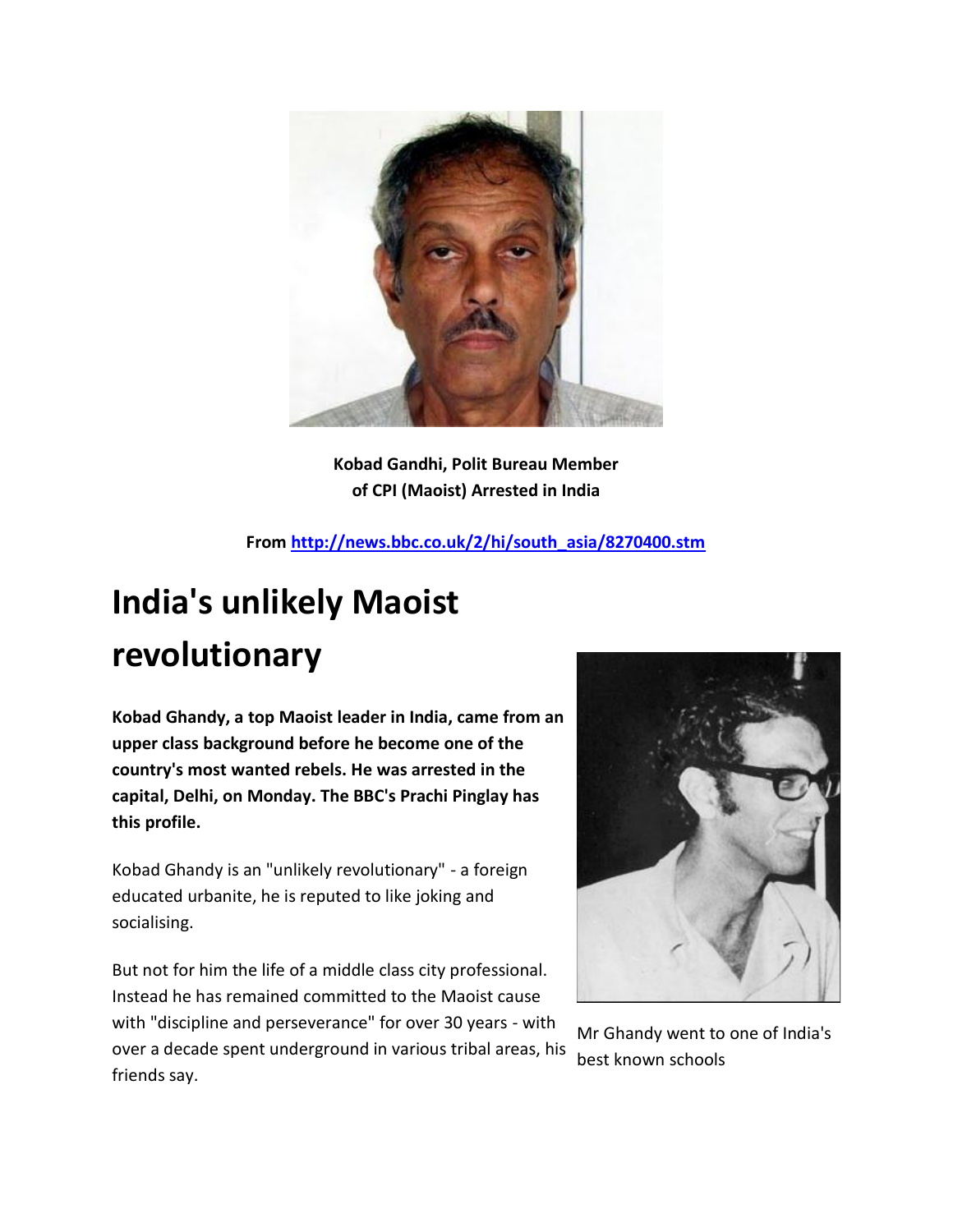Maoist-linked violence across central and eastern India has killed at least 6,000 people over the past 20 years. The rebels say they represent the rights of landless farmhands and tribal communities.

Mr Ghandy is wanted in various cases, accused of being a member of a banned group, organising demonstrations and writing publicity material for the Communist Party of India (Maoist).

He first became active in socio-political activities in Mumbai (then called Bombay) during the tenure of then Prime Minister Indira Gandhi.

While his initial years are fairly well documented, very little is known about him in later years.

He spoke to the BBC in 2008, describing Indian society as "semi-feudal, semi-colonial" and saying it needed to be "democratised".

#### **Political activities**

A Khoja-Parsi by birth, Kobad Ghandy completed his schooling in India's elite Doon school and St Xavier's College in Bombay. He went to London to pursue studies in chartered accountancy.

His friend PA Sebastian told the BBC that it was in England that Mr Ghandy first became involved in political activities.

After returning to Bombay, he was active during Mrs Gandhi's emergency (from 1975-1977), when democracy was suspended.

Mr Ghandy set up the leading rights group, the Committee for Protection of Democratic Rights (CPDR), along with activist friends like Mr Sebastian and reformer Asghar Ali Engineer.

**Our fight is against land grab and exploitation of the poor,**  ,, **especially focusing on rural India**

Kobad Ghandy

Kobad Ghandy 2008 interview

Mr Engineer remembers how they used to meet at the convocation hall of Bombay University once a week at six pm after office hours.

"He was a thorough gentleman and was very strong in his convictions even then. He regarded the ruling Congress party as a clever bourgeois and capitalist party."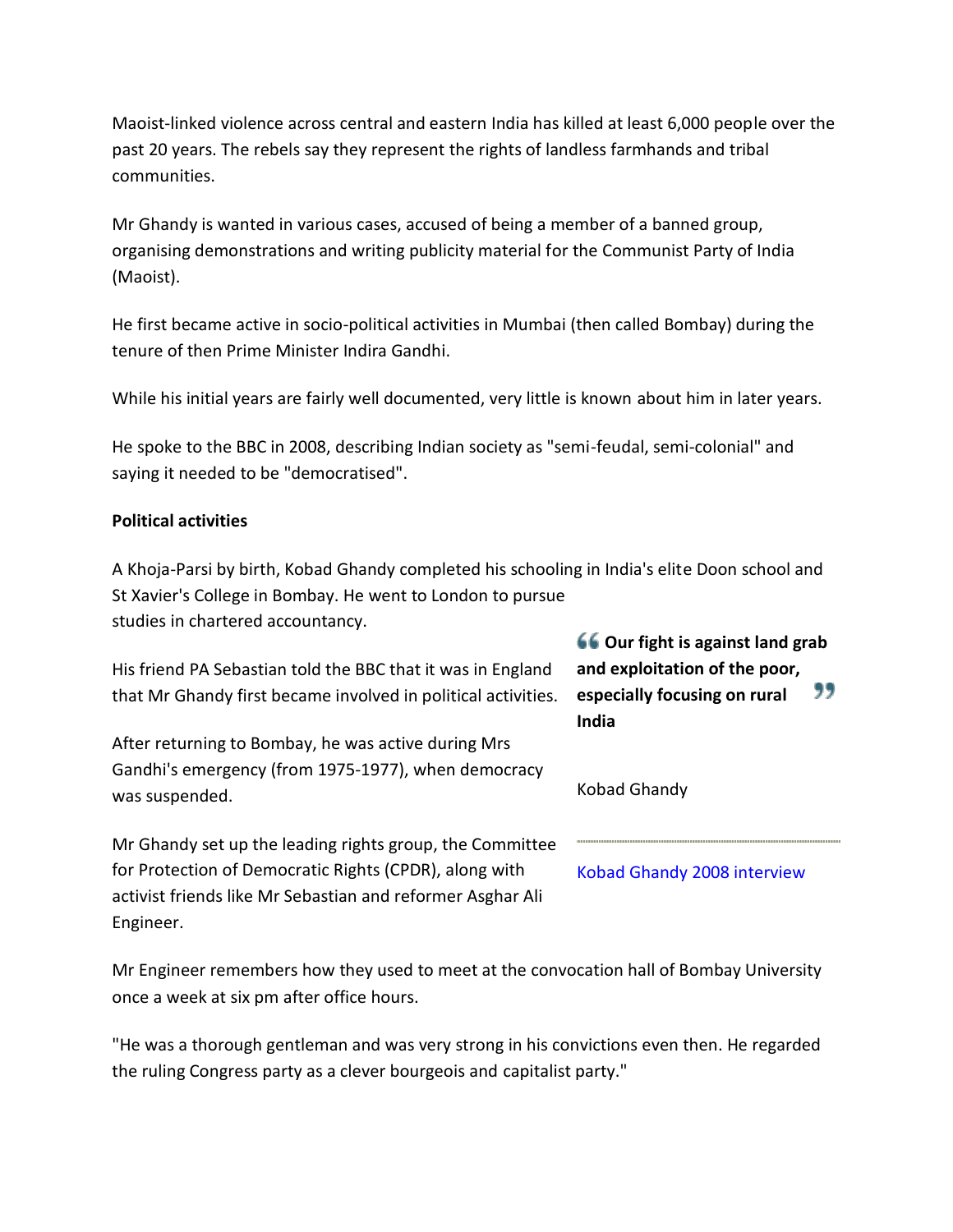Throughout the late 1970s and early 1980s Mr Ghandy's support of communism seemed to increase.

He married activist-academic Anuradha Shanbag and decided to move to Nagpur with her dedicating themselves entirely to the cause of tribal rights, women's issues and campaigns on behalf of lower caste people and women.

Anuradha, also a staunch activist, lecturer and member of the Communist Party of India (Maoist) died in April last year after a bout of cerebral malaria.

Her brother, the well-known theatre personality Sunil Shanbag, remembers how the couple made the difficult decision to leave Mumbai as "they felt they were needed more in those areas".



India says Maoists are present in 182 districts, a third of the country

"The atmosphere of those days was different. There was a great sense of liberation and all of us were swept in. The CPDR used to book tickets in bulk for our plays and there

would [always] be a discussion [afterwards]. There was a bridging at this time between art and politics and Anuradha and Kobad were not narrow-minded ideologues. They were very nonjudgmental."

Mr Shanbag said: "His father Adi Ghandy worked in a pharmaceutical company and they lived in an old sprawling flat in Worli. His father was in fact extremely supportive of the cause. He too led a simple life inspired by his son. Kobad had complete support from his family."

#### **'Inequality'**

Susan Abraham, another long time friend of the couple, said: "He was committed to the revolution and revolutionary ideals. He came from an upper class background but led a Spartan life. He was tuned with his surroundings. When you see so much inequality, you want so much to change things.

"In the days after the emergency everyone was influenced by activism," she said, explaining the apparent difference between Mr Ghandy's background and the life he chose to live.

Activist and writer Jyoti Punwani says it was far from obvious that he had had an elite schooling or foreign education.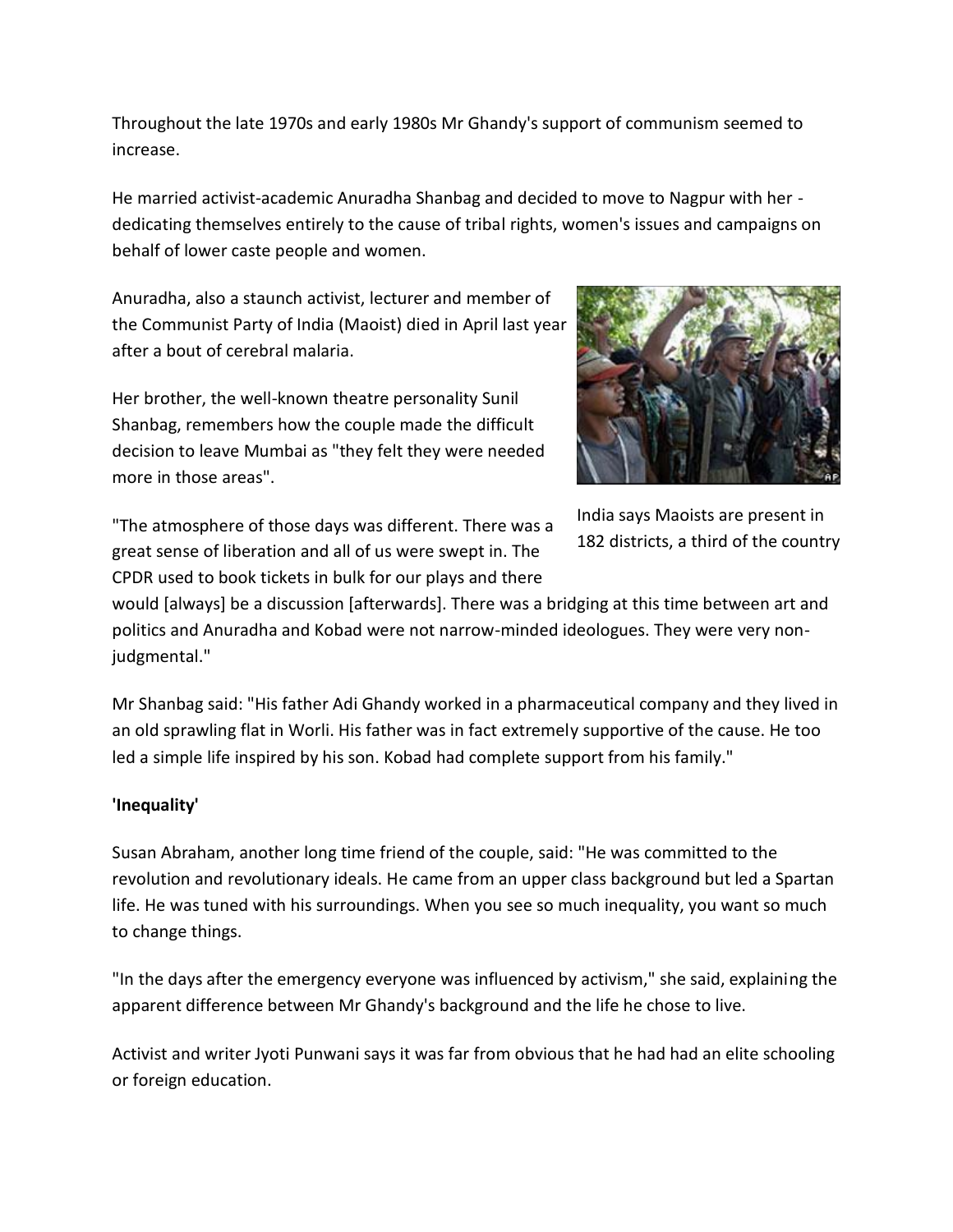"We could not have guessed he was from all these places. His behaviour was very normal and he even laughed about his time spent at the Doon school. They had a huge house but never showed off money. He was leftist and committed to changing the system. He did all his work by himself and did not keep a servant."

While his jhola (cotton shoulder bag), his self-discipline and his commitment come up often in his friends' memories, they also mention how he loved mixing with people from all walks of life.

"Kobad and Anuradha gave up their lives to work with the poor but never said anything about it. He was always enthusiastic and he liked to mix with people. He could interact with people from every class and make friends and joke about many things. He is the most unlikely



Mr Ghandy's wife, Anuradha, died last year

revolutionary, he liked to have fun - he was an ideologue but not an intellectual," Ms Punwani reminisces.

A police official who has investigated several cases in areas of Maharashtra state where Maoist rebels are active said that Mr Ghandy was also known by the names Kamal and Azad.

"He is a strong ideologue. He has organised demonstrations and written articles and other publicity material," he said.

"He is a senior in their ranks. Cases are registered against him in Nagpur and Chandrapur. However, charges against him are not of a serious nature," he said.

Mr Ghandy has been remanded in custody and it is not clear if he will be transferred out of Delhi.

Activists who campaign for the release of political prisoners have started rallying to demand that he is given his legal rights.

Mr Shanbag says some sections of the media may have got it wrong about Mr Ghandy.

"Kobad cannot be called a blood-thirsty terrorist as some in the media are calling him. Somebody has to get real."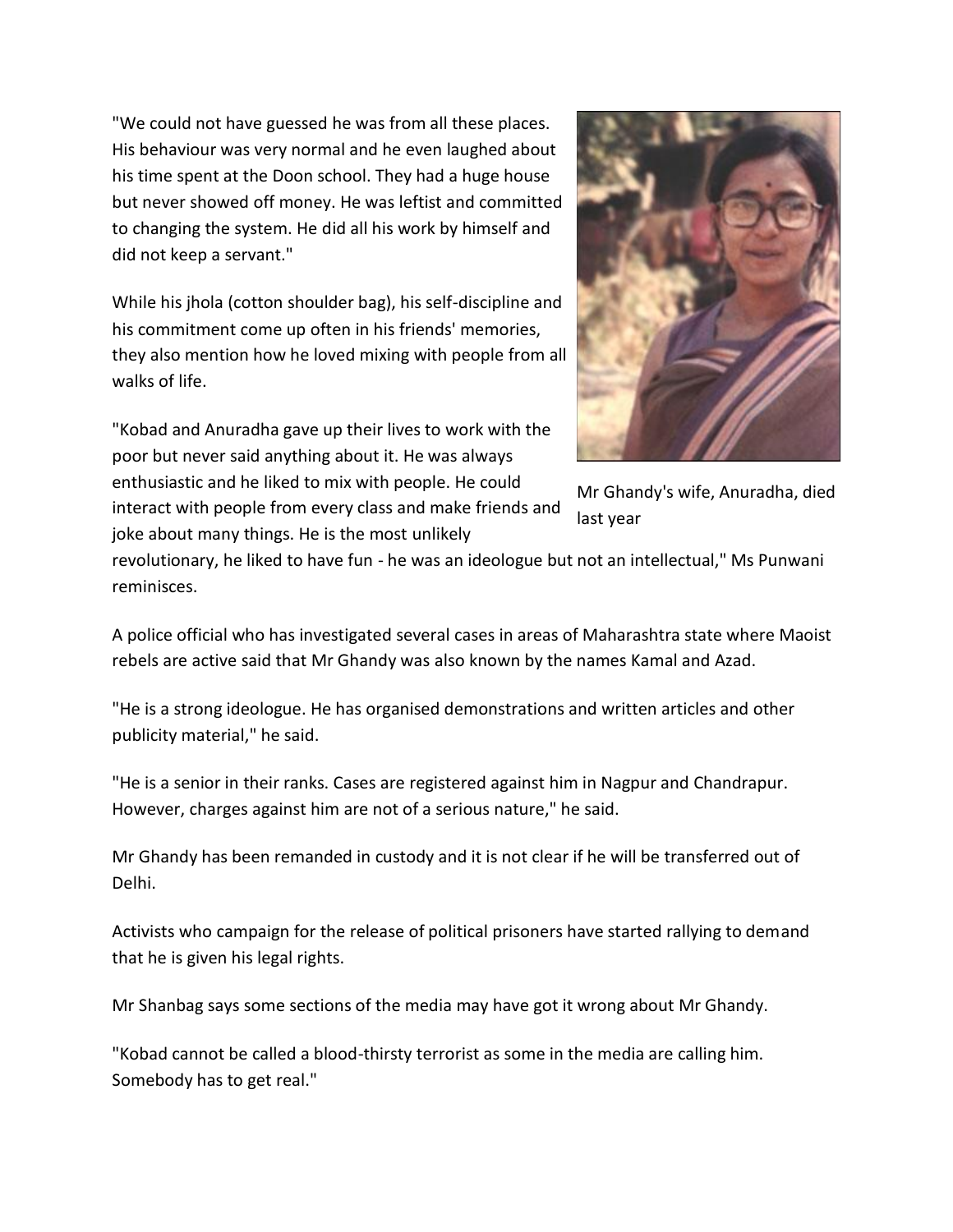## **Kobad Ghandy 2008 interview**

**Kobad Ghandy, the Indian Maoist leader who has been arrested, worked in Chattisgarh state, a main centre of rebel activity. Shuvojit Bagchi of BBC Bengali met him last year. The following are excerpts from his interview:**

#### **Has the Maoists' emphasis on educating the poor contributed to their rise in Chattisgarh?**

We are trying to give basic education through mobile schools. We are teaching children basic sciences, mathematics and indigenous languages. Teams involved in the process are specialising in designing courses for the people who are backward, so that they can learn faster.

We are taking extra care to improve health facilities, as well. We have told the tribals to boil drinking water. It has reduced diseases and death by 50%. Even independent NGOs have said so. Child mortality decreased because we have managed to empower women to an extent.

The level of under-development in these areas is worse than, as some indicators suggest, sub-Saharan Africa.

#### **Are you saying you are not killing but helping people to live?**

Yes. But we are defined by the prime minister as the deadliest virus... (laughs)

#### **Why do you think so?**

We have a clear-cut definition of development. We think the society is in a semi-feudal, semicolonial state and there is a need to democratise it.

The first step is to distribute land to the tiller. So our fight is against land grab and exploitation of the poor, especially focusing on rural India.

#### **Is that why you have managed to consolidate so strongly in Chattisgarh?**

One important reason why we have managed to consolidate is because we talk about dignity of work.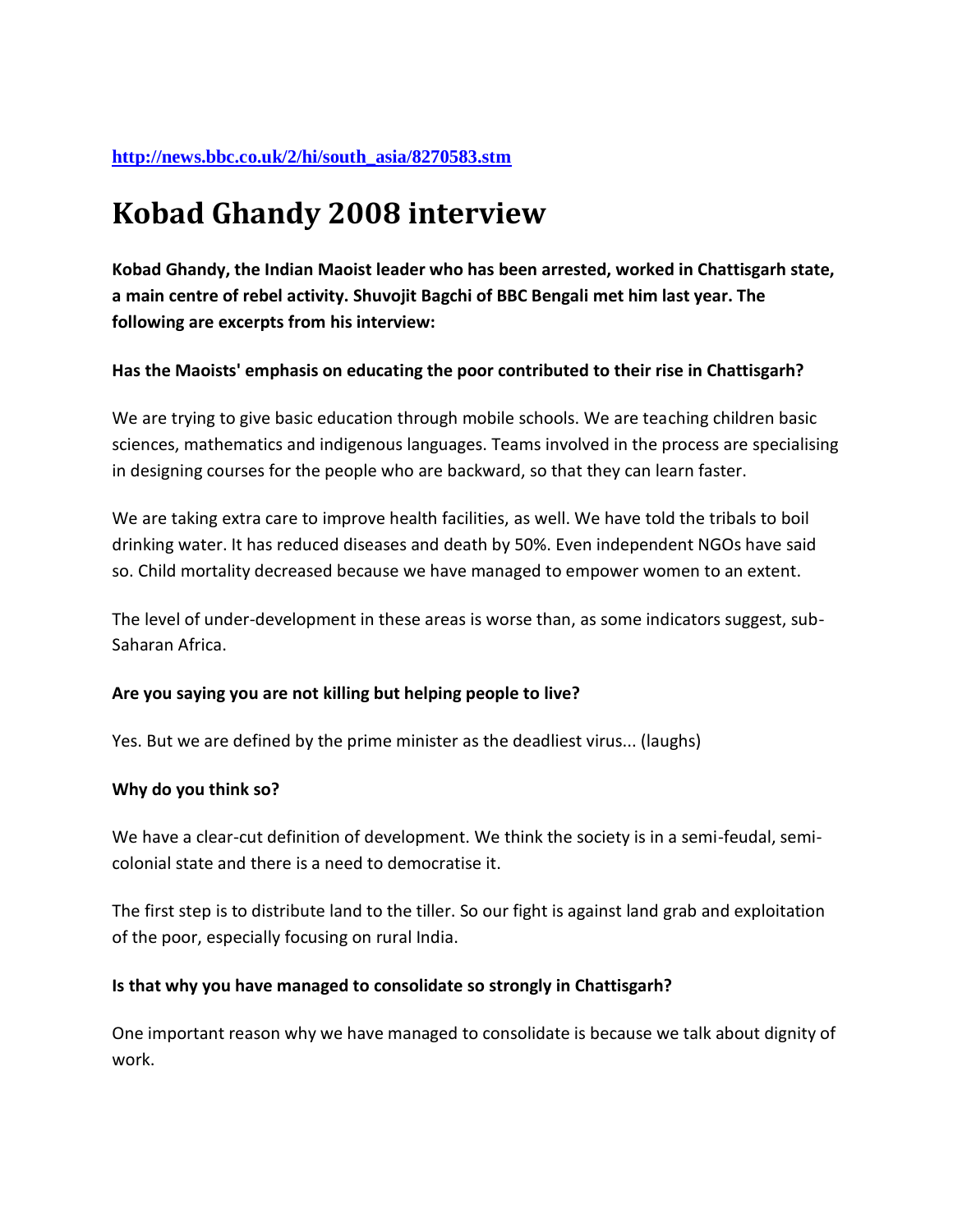For example, villagers here collect tobacco leaves to make local cigarettes. This industry runs into billions of dollars. But the daily wage of these tribals was less than 10 rupees a day before we came to Chattisgarh.

That is far less than the daily wage defined by even the government of India. We have forced these contractors to increase this daily wage - we have managed to push it up by three to four times. That is one reason why people like us.

#### **But you have armed wings, don't you?**

I can't tell you much about that. Because I don't deal with that and don't even know their members.

#### **You are talking about development. Will you be open to the government extending development to these areas?**

Why not? We have not opposed developmental works here. For example, we did not oppose the building of some schools. But if they build schools to convert those to army barracks - which India always did in various places - we will oppose.

#### **So you will do politics on basis of guns?**

Guns is a non-issue. Some villages of Uttar Pradesh or Bihar have got more guns than the entire Maoist force in the country.

What the government or some section fears is our ideology and the society we seek to build up. So we are projected as criminals.

#### **Do you think it is possible to hold on to your bastions in face of a state-led offensive against you?**

It's a difficult battle. But with capitalism and the government colliding with each other - with American economy going into recession and increase of exploitation - we do hope to consolidate.

#### **Will you ever participate in mainstream politics?**

No. Because we believe a democracy which respects people, cannot be established in this country.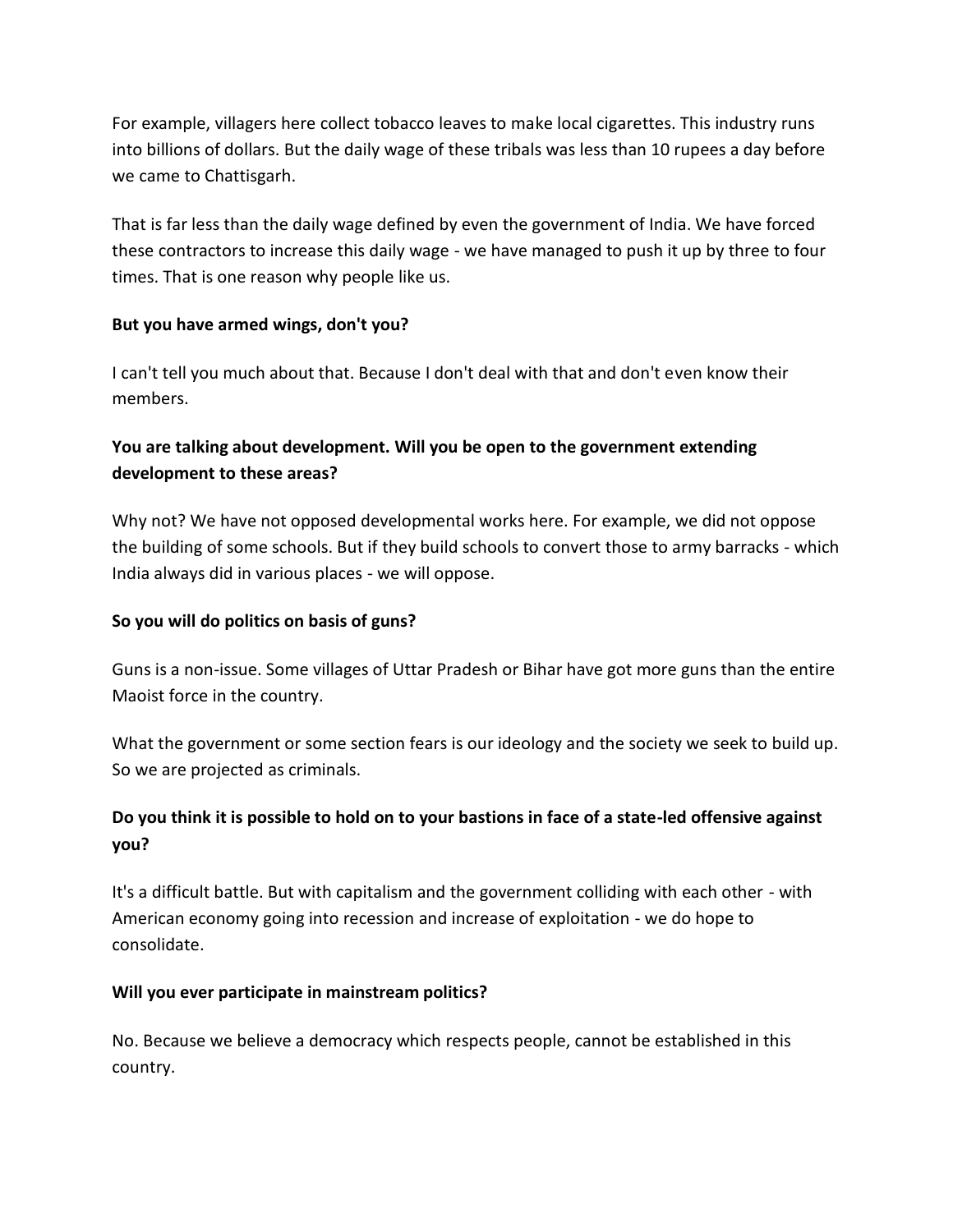http://www.expressindia.com/latest-news/Maoist-who-went-to-school-in-Doon-London/520448/

## **Maoist who went to school in Doon, London**

#### **Zahid Rafiq, Manoj Prasad**

Posted: Sep 23, 2009 at 1316 hrs IST

**New Delhi/Ranchi** They had not seen him in years but today, when the frail, white-haired, 60-plus was being led away by police, many recognised Kobad Ghandy instantly. There was no mistaking him despite the white hair — he was the "Doon School boy" from the "huge house at Worli Seaface in Bombay" who went on to chase chartered accountancy in London before quitting it all to return home.

And after all these years, he was suddenly on TV screens, arrested for being a key politburo member of the outlawed CPI (Maoist). Police said Ghandy was assigned the task of spreading Maoist influence in urban areas, running its publication wing. He was also alleged to have been in touch with global ultra-Left organisations.

The transformation of Ghandy always puzzled friends who recalled his "privileged childhood" from "a well-to-do Parsi family" in Worli Seaface. "His father was a top official in a big pharmaceutical company. They were affluent, had a huge house and quite a lifestyle in Bombay then," said one of his friends.

Ghandy rarely spoke about his childhood and early education. "Everyone knew he was from Doon School but he never said it himself," said Soma Sen, friend and activist.

In the early Seventies, Ghandy was studying chartered accountancy in London when revolutionary literature consumed him. A Delhi University professor, who saw him on TV, recalled how "I would often bump into Ghandy in the London tube... he would talk about political conditions in India... he was lean, would dress simple and sound like a revolutionary."

He said Ghandy would always talk about quitting the CA course, of returning to India to work in its interiors. "I last saw him in Bombay in 1974. He was working as a civil rights activist. I never agreed with his politics but he was committed to his ideology. When I saw him on TV, I kept staring at the screen. He was the same person I used to meet in London."

In the late Seventies and early Eighties, Ghandy was in Nagpur with wife Anuradha, working for the Committee for Protection of Democratic Rights (CPDR). Soma Sen recalled how "he used to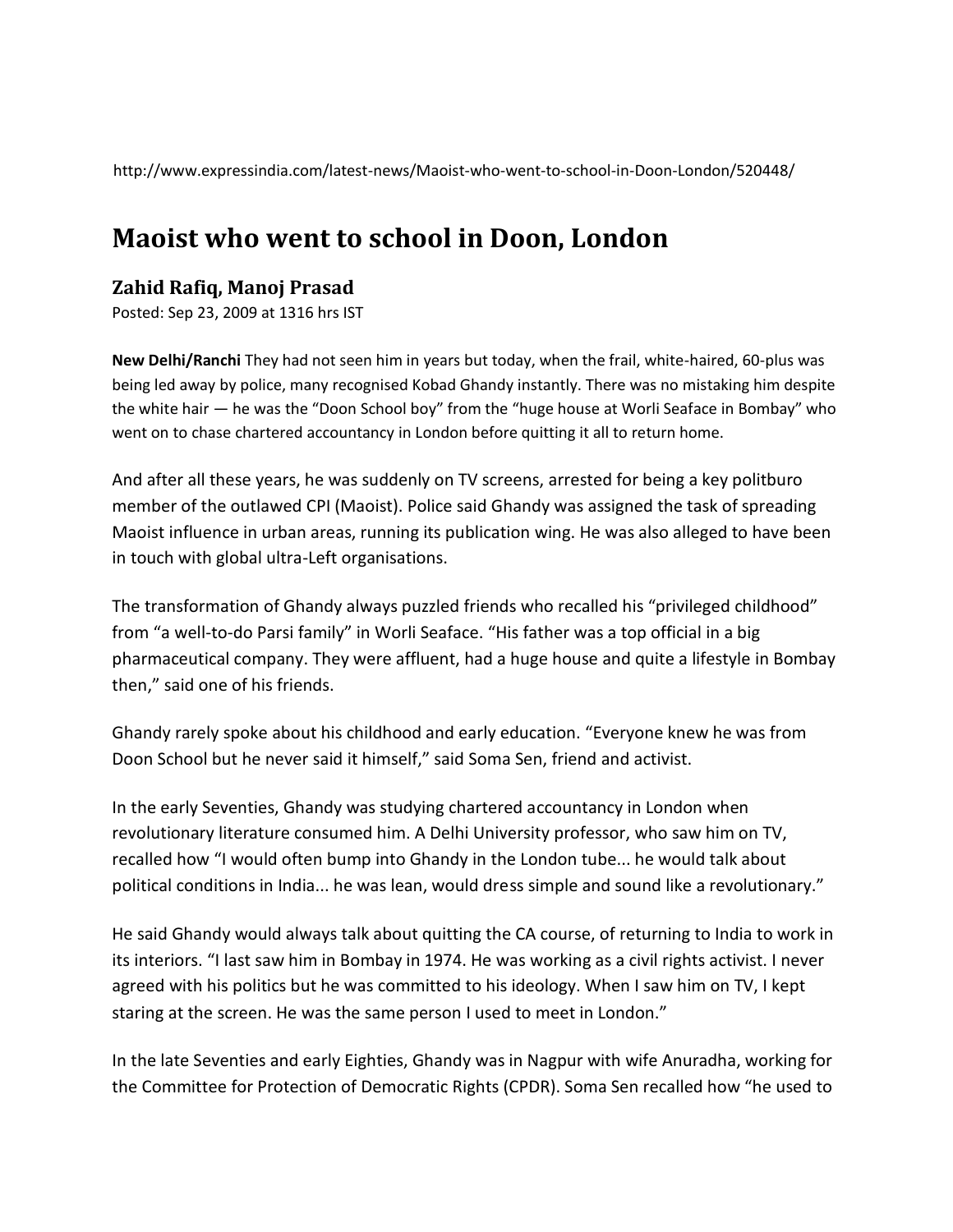be active with trade unions and worker unions" but would always have time to discuss Tolstoy and Satyajit Ray with students. Anuradha, a sociology post-graduate herself, died of cerebral malaria a year ago.

Ghandy, it is alleged, "preached Maoism in Pune, Nagpur, Mumbai, Nashik, Raipur, Patna, Bhubaneswar and Ranchi". In Jharkhand police records, his crime portfolio reads "Nil". But the state police, it is learnt, prepared his sketch and alerted their counterparts in Delhi. "He is a very big catch. We are sure of getting a sea of information on Maoists," IG(Special Branch) B B Pradhan told The Indian Express.

**<http://www.expressindia.com/latest-news/pcs-mantra-patrol-every-street-to-make-delhi-safe/520338/>**

### **PC's mantra: Patrol every street to make Delhi safe**

#### **Express News Service**

Posted: Sep 23, 2009 at 0045 hrs IST

**New Delhi** Union Home Minister P Chidambaram want policemen to be on the beat in "every street" of the Capital for the crime rate to dive southward.

Inaugurating 22 new police stations at Sunlight Colony on Tuesday, Chidambaram said, "Policemen should be walking every street for the crime rate to come down. Senior citizens and students must be safe — even lovers in parks must be safe."

About the batch of new police stations in the Capital, he said, "Such facilities were sanctioned only after getting an assurance from the brass of Delhi Police that the crime rate would see a downward trend."

He said he would review the performance quarterly  $-$  "I expect outcome," he added.

Chidambaram said the Delhi Police would get additional intelligence resources and more personnel for effective policing. Helicopter patrolling is also on the ministry's radar, and the day is "not far" when patrolling will be done on choppers during "special occasions", the minister said.

Emphasising that mega-city policing is a different ballgame, Chidambaram said ensuring law and order in these cities requires special skills, highest technology and a state of continuous alertness.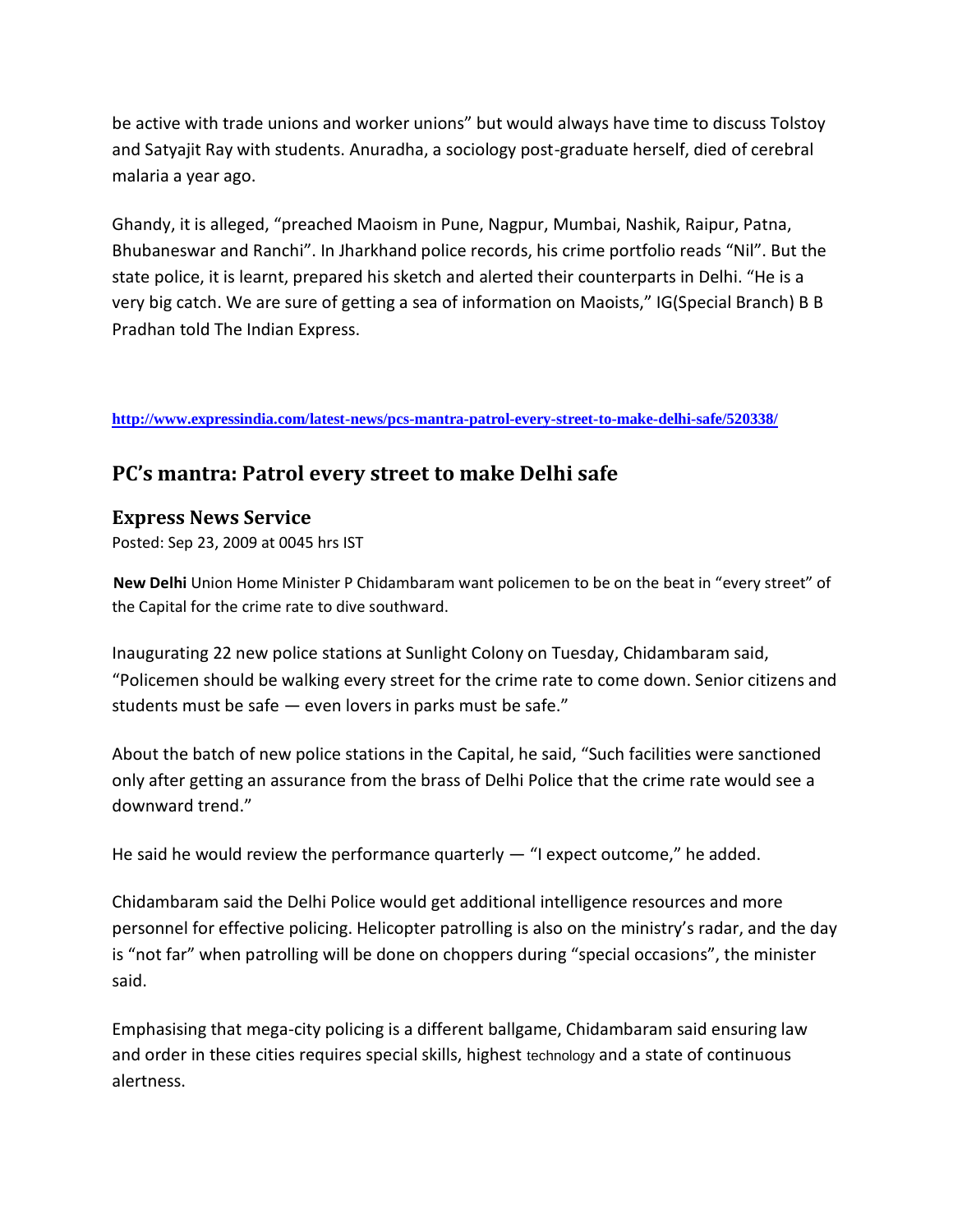A day after the city police arrested top Naxal leader Kobad Gandhi, Chidambaram said, "I compliment the Delhi Police for arresting a very senior Naxal leader. Two top Naxal leaders were arrested before 2007 and four after 2007. This is an indication of how well the intelligence agencies and Delhi Police are working together." Gandhi, 63, was nabbed from Bikhaji Cama Place in South Delhi on Sunday night following a tip-off from the central intelligence agencies.

Days after Commonwealth Games Federation president Michael Fennel questioned the country's preparedness to meet security aspects of the multi-sports event next October, Chidambaram today said the government is increasing the level of preparedness to meet any terror threat or terror attack. And in case of a terror threat or attack, he said, "our response will be swift and decisive".

Games ahead, Delhi behave, says Chidambaram

Ahead of next year's Commonwealth Games, Home Minister P Chidambaram asked Delhiites to change the way they behave. He pointed out that Germany and China had made enormous efforts to change their citizens' habits before hosting sporting events of this nature. Germany hosted the 2006 football World Cup, while Beijing played host to the Olympics last year.

"We cannot expect mega city policing to function properly if people do not change their behaviour. We still find vehicles jumping red lights — (even) police vehicles are not excluded; they too jump red lights," Chidambaram told the media after inaugurating the new police stations.

Then, he added, there are vehicles without registration plates, and people cross roads "where they should not — we want to encourage people to change their mindset" ahead of the event.

His comments came after Chief Minister Sheila Dikshit said at the function that her government was launching a campaign to change the way people behave to make the Capital more "caring and sharing". Chidambaram said Delhiites, and others coming to the metropolis from outside, should seize the opportunity of the Commonwealth Games to change the way they behave.

"People come to Delhi  $-$  this is the national capital and we cannot stop people  $-$  but if they come to Delhi, they will have to adhere to the behavioural requirement, the discipline of the city," he said.

#### **[Expressindia](http://www.expressindia.com/)** » Story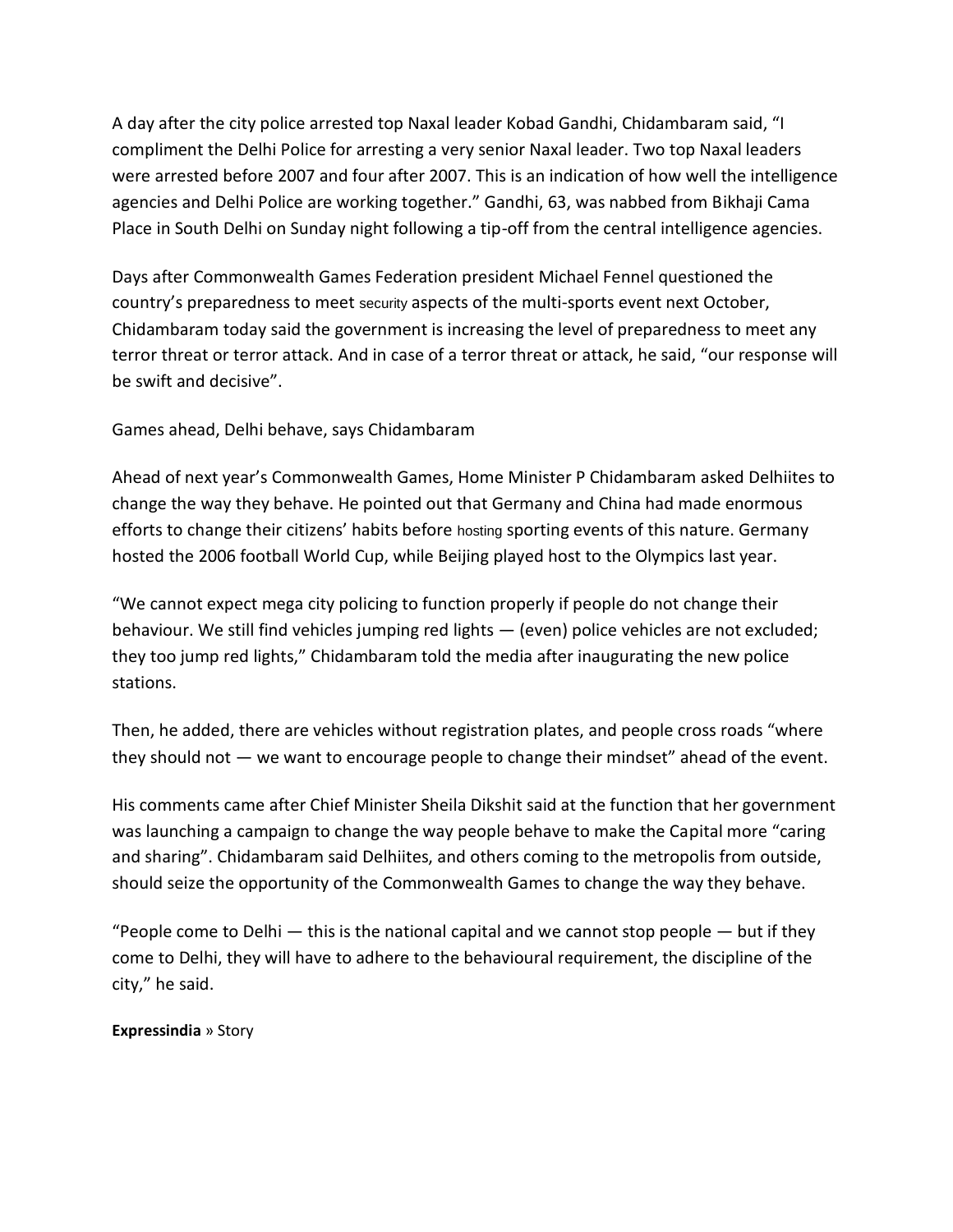[http://www.expressindia.com/latest-news/top-maoist-leader-held-in-south-delhi-sent-to-judicial](http://www.expressindia.com/latest-news/top-maoist-leader-held-in-south-delhi-sent-to-judicial-custody/519892/)[custody/519892/](http://www.expressindia.com/latest-news/top-maoist-leader-held-in-south-delhi-sent-to-judicial-custody/519892/)

## **Top Maoist leader held in South Delhi, sent to judicial custody**

#### **Express News Service**

Posted: Sep 22, 2009 at 0134 hrs IST

**New Delhi** The Special Cell arrested a top Maoist leader from Bhikaji Cama Place in South Delhi late on Sunday evening based on specific inputs from intelligence agencies and the Jharkhand Police.

Gandhi was produced before the duty magistrate in the Tis Hazari court complex on Monday morning and was sent to judicial custody.

Official sources said the accused Kobad Gandhi was staying in the city for the last three years and had made a sizeable network of contacts.

Sources said Gandhi is the 'think tank' of the CPI (Maoist) —recently banned by the Centre and also a member of the party polit bureau, the top decision-making body, and the Central Committee.

"He (Gandhi) has been attached with the CPI (Maoist) for many years and is in charge of spreading the organisation's influence in urban areas. He was staying alone in Delhi but has sympathisers here, whom we are looking for. His visits, phone details and accounts are being checked," a police source said. Gandhi was also reportedly in charge of the Sub-Committee on Mass Organisation (SUCOMO).

"Gandhi was looking after the publication wing of the party. Jamshedpur police officials have been informed and they may arrive in a few days to take him into custody. We are trying to ascertain if he (Gandhi) had links with any Maoist arrested in Delhi earlier," a police official added.

Officials said Gandhi was involved in party activities in Mumbai, Vidarbha and other parts of Maharashtra, Andhra Pradesh, Jharkhand and Madhya Pradesh.

His wife, Anuradha Gandhi, a founder member of the CPI-ML and Vidyarthi Pragatisheel Sanghatana (VPS) in Maharashtra, had gone underground some years ago for fear of police action. The Maharashtra Police had named her in several Naxal-related criminal cases. She died earlier this year.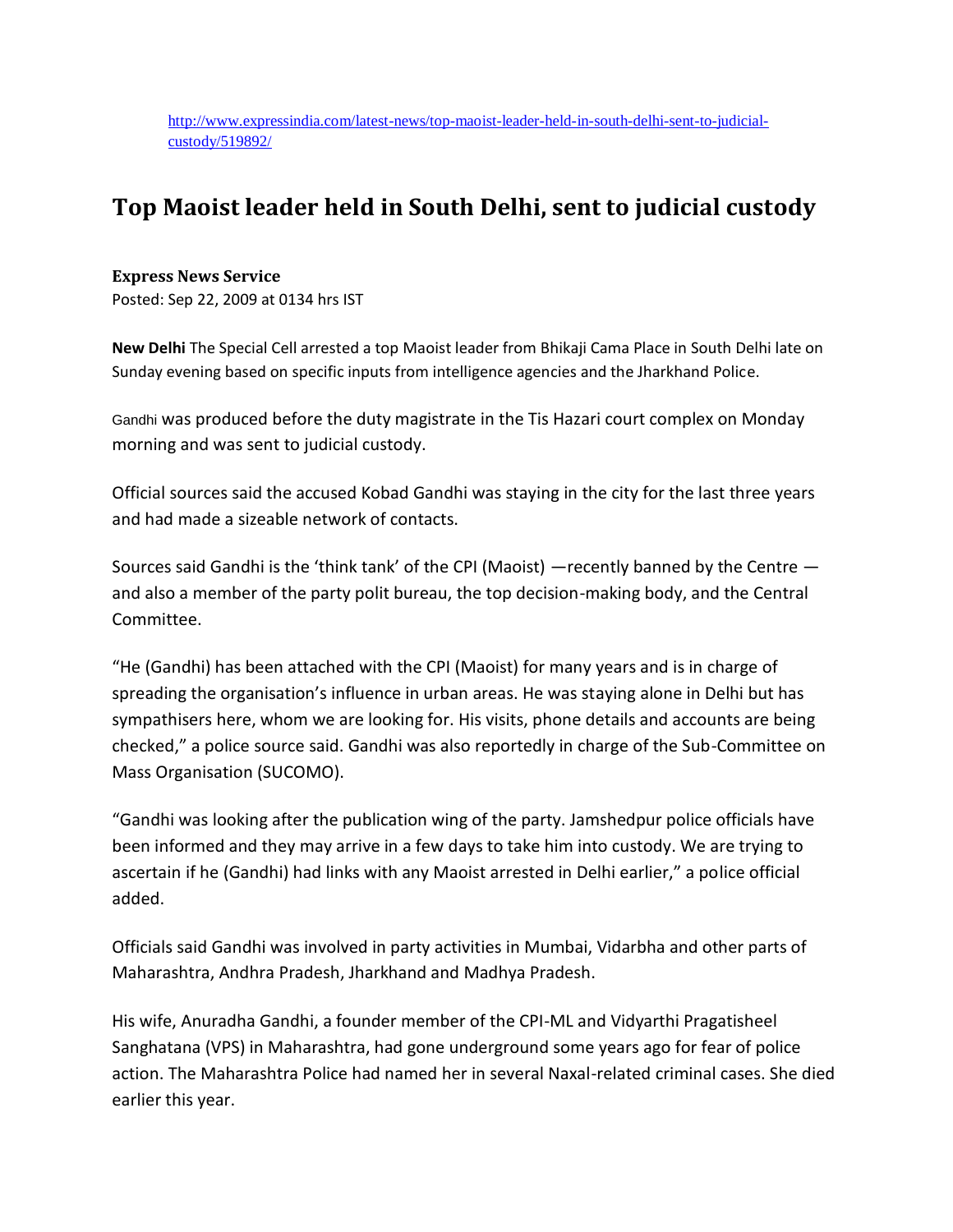The couple worked with tribals and beedi workers in Chandrapur district before moving to tribal areas of north Maharashtra.

**[Expressindia](http://www.expressindia.com/)** » Story

**From<http://www.expressindia.com/latest-news/Top-Maoist-leader-arrested-in-Delhi/520015/>**

## **Top Maoist leader arrested in Delhi**

#### **Express News Service**

Posted: Sep 22, 2009 at 0848 hrs IST

**New Delhi** The Special Cell of the Delhi Police arrested top Maoist leader Kobad Gandhi from an undisclosed place in Delhi late Sunday evening. A Tees Hazari court on Monday sent him to 14 days judicial custody.

Gandhi, a Politbureau and Central Committee member of the banned CPI (Maoist), was reportedly staying in Delhi for the past three years and was traced after inputs from intelligence agencies and Jharkhand Police.

"He has been with the CPI (Maoist) for last many years and was in-charge of expanding the party in urban areas. He "is widely acknowledged as an ideologue and was also in-charge of the party's publication wing, and played a crucial role in getting international recognition to the party," a senior police official said. "He was staying alone in Delhi but he has sympathizers here. We are checking his visits, mobile phone details and accounts to know about his contacts here in Delhi," a senior police official said.

The police, however, did not disclose details about the place he was arrested from or recoveries made from him. The police is also clueless about the motive behind his stay in Delhi.

Gandhi has worked in Maharashtra, Andhra Pradesh, Jharkhand and Madhya Pradesh. His wife Anuradha Gandhi, a founder member of the CPI-ML and Vidyarthi Pragatisheel Sanghatana (VPS) in Maharashtra, died some time ago.

The Gandhis worked with tribals and beedi workers in Chandrapur before moving to tribals areas in Maharashtra's Dhule and Nandurbar districts. But after their peers and top CPI (Maoist)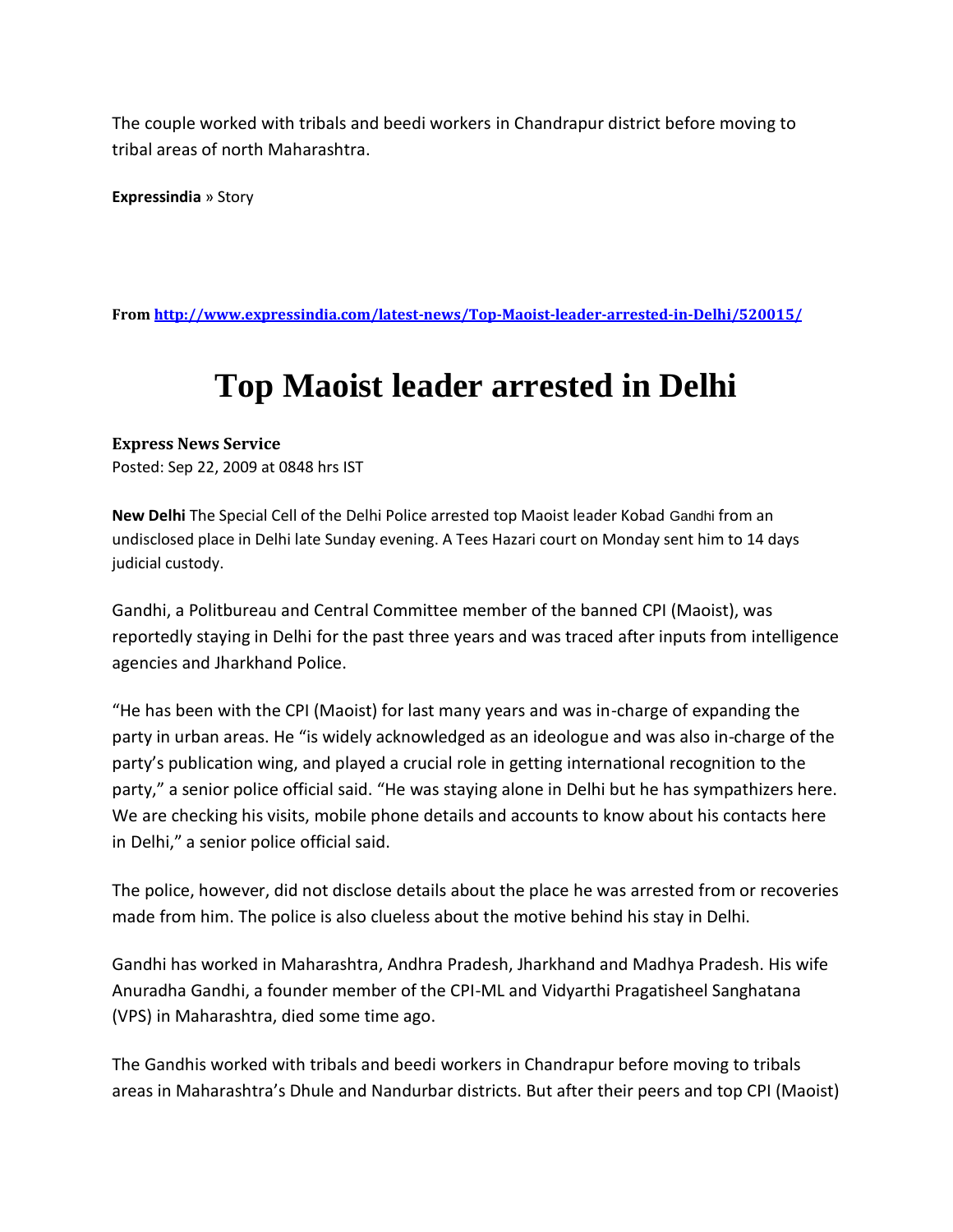leaders Madanlal, Murli, Arun Fereira, Vernon Gonsalves and Vishnu were arrested by the police, the Gandhis went underground.

Gandhi will now be handed over to Jharkhand Police. "The Jamshedpur police officials have been informed about his arrest and they may arrive in a few days to take his custody. Till now, we have not found him involved in any unlawful activity in Delhi but we are trying to know if he had any link with any Maoist arrested in Delhi earlier," a police official said.

From http://webpoori.blogspot.com/2009/09/kobad-ghandy-arrested-in-delhi-maiost.html

#### **Tuesday, September 22, 2009**

## **[Kobad Ghandy Arrested in Delhi, Maiost Kobad Ghandy Profile](http://webpoori.blogspot.com/2009/09/kobad-ghandy-arrested-in-delhi-maiost.html)**

Kobad Ghandy was an unlikely rebel — from an affluent Parsi family, alumnus of Doon School and St Xavier's College, Mumbai, and trained in accountancy in England. Kobad Ghandy, 58, could well have been on boards of several companies. However, he went on to become one of the top Naxalite leaders in the country and a politburo member of the banned CPI(Maoist).

Ghandy, who was arrested from Bhikaji Cama Place in south Delhi on Sunday, was among the young urban elite enticed by the romance of classless society and fled his giltedged life to join the radical Naxal movement in the late 1960s and 70s. However, unlike most others who ended their dalliance with Naxalism quickly, Ghandy remained committed to the 'cause'.

Born and brought up in Mumbai, Ghandy's father was managing director in a multinational company. His brother had an ice-cream factory and Ghandy used to help him in the business. Although not many Mumbai Parsis have heard about him, one old-timer from the community, who vaguely remembers the family, spoke of an incident during Ghandy's growing up years in a sprawling family bungalow in Worli Sea Face.

It so happened that one day, an expensive gold watch was missing at the Ghandys'. When they asked young Kobad about it, he casually said he had given it away to a servant. Ghandy became one of the leading figures in the city's radical Left movement during the mid-70s and in the post-emergency years.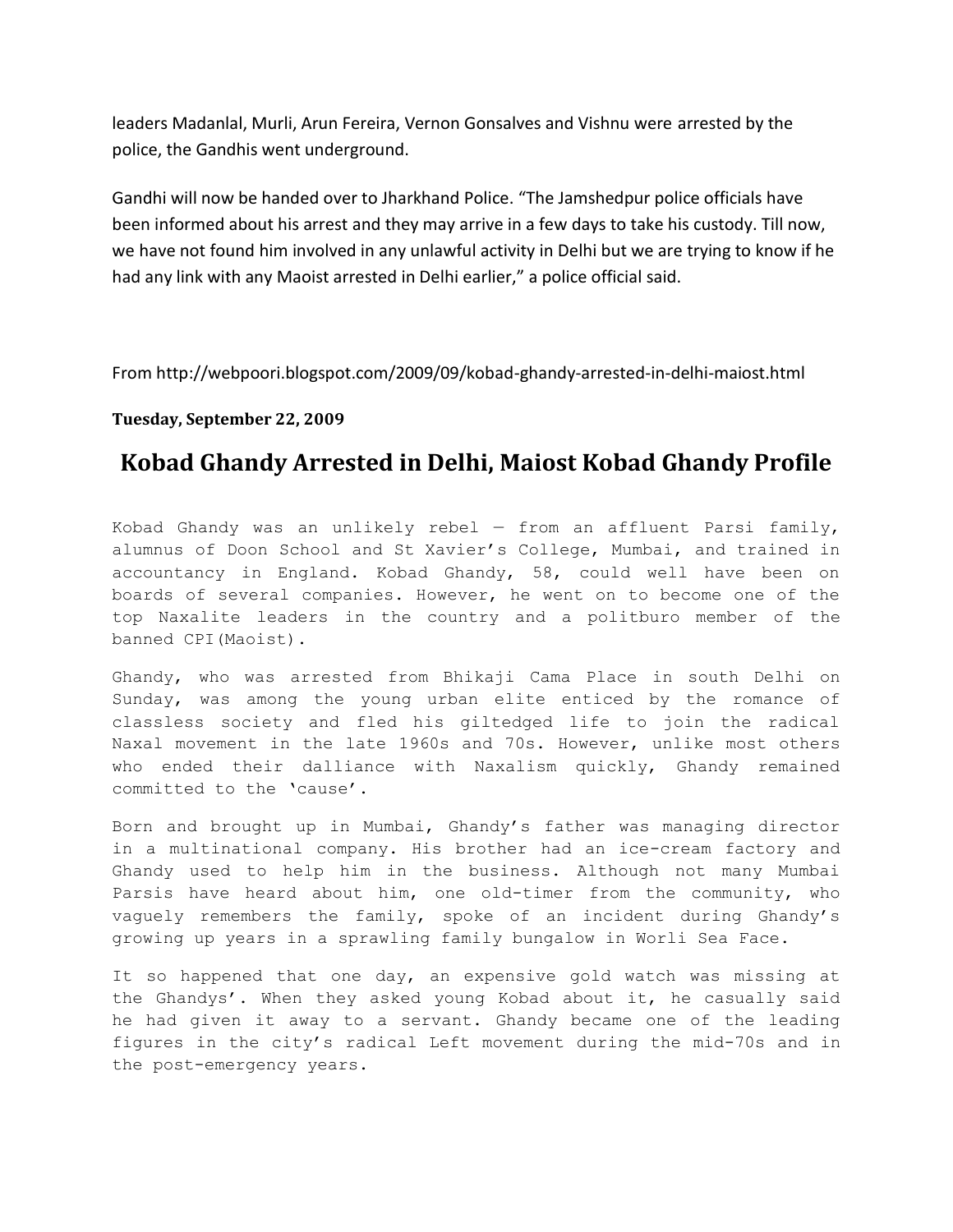From Riches To Reds

Kobad Ghandy, 58, joined the Naxals in the 1970s & rose to become a CPI (Maoist) politburo member, 1 of just 13. Worked to spread Maoist influence in urban areas).

Ghandy's father was MD of an MNC. Brother owned an ice-cream factory. Family home at Worli Sea Face famed for antique furniture Studied at Doon School and Xavier's, Mumbai. Did CA course in London.

In 1977, married Anuradha, a student of Elphinstone, whose family owned a coffee estate in Coorg.

Couple went underground years ago; didn't have children. Anuradha died of cerebral malaria last year.

#### **From <http://beta.thehindu.com/news/national/article23734.ece>**

## **Kobad Ghandy's arrest: Major blow to Maoist movement**

#### K. Srinivas Reddy

The Hindu Maoist Central Committee member, Kobad Ghandy, who was arrested in Delhi on Sunday. Photo: Special Arrangement

The arrest of top Maoist leader Kobad Ghandy in Delhi on Sunday will have a strong impact on naxalite movement in India, especially in South Indian states, where the ultra left revoltuionary party is trying to gain a stronghold, having consolidated its position in Orissa, Bihar, Jharkhand, West Bengal and Chhattisgarh.

That such an important naxalite leader had been operating from the national capital for the last one and half years was itself a rude shock to the intelligence agencies which helped Delhi police nab him. Ghandy had been liasing with revolutionary parties in Belgium, Peru, Philippines, Turkey, Germany and Nepal.

The 63-year-old leader was in charge of the South Western Regional Bureau (SWRB) coordinating the naxalite activity in Tamil Nadu, Karnataka, Kerala and Maharashtra, where rebel activity remained stagnant despite herculean efforts made by the Maoist party. Taking into consideration his ability to analyse the national and international developments, he was also entrusted with the job of building up the naxal movement in urban areas.